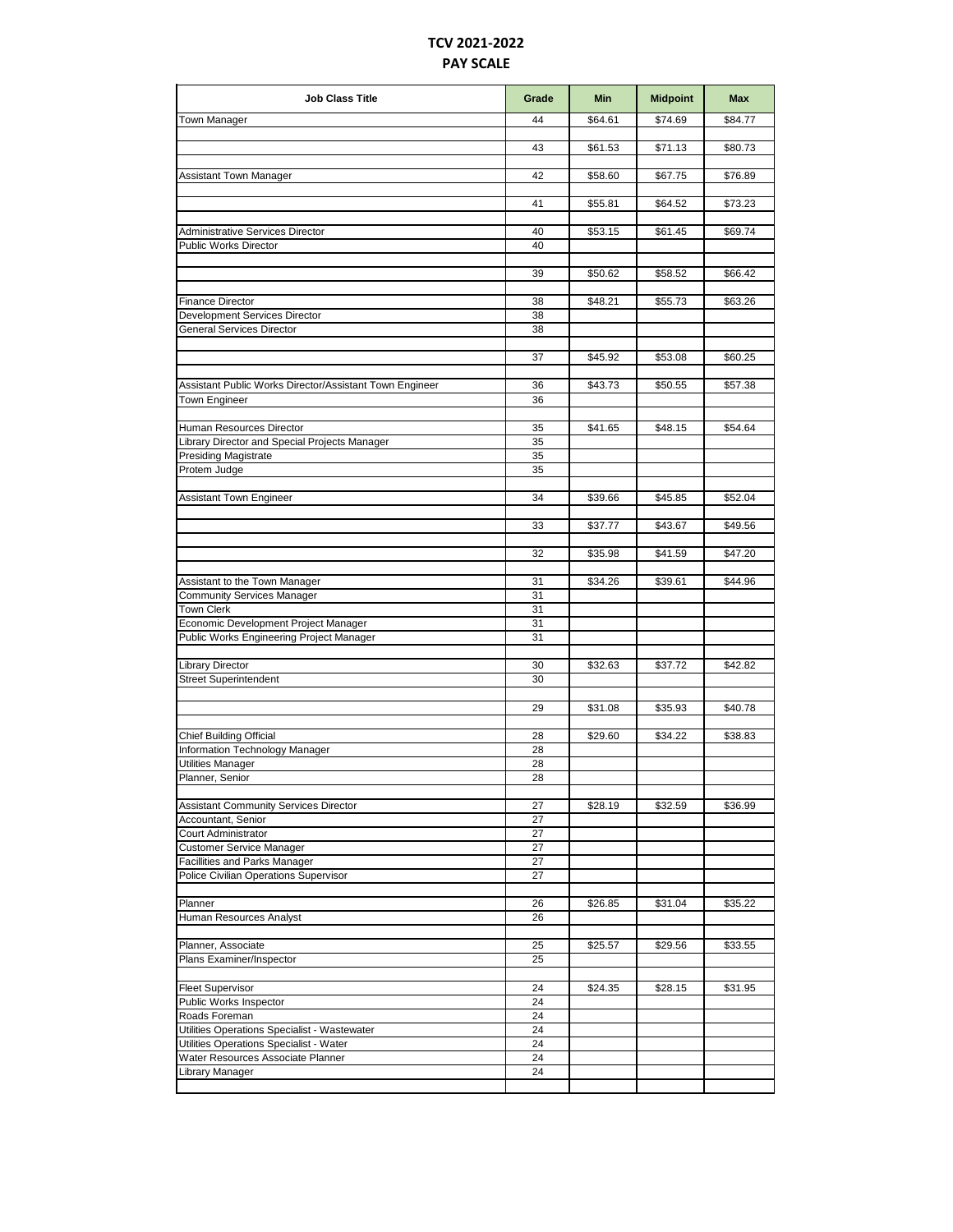## **TCV 2021-2022 PAY SCALE**

| Accountant                                              | 23 | \$23.19 | \$26.81 | \$30.43 |
|---------------------------------------------------------|----|---------|---------|---------|
| <b>Building Inspector</b>                               | 23 |         |         |         |
| Library Manager                                         | 23 |         |         |         |
| Paralegal                                               | 23 |         |         |         |
|                                                         |    |         |         |         |
| Plans Examiner/Inspector                                | 23 |         |         |         |
|                                                         |    |         |         |         |
| Information Technology Support Technician, Senior (new) | 22 | \$22.09 | \$25.53 | \$28.98 |
| Assistant Planner                                       | 22 |         |         |         |
|                                                         |    |         |         |         |
| Parks Supervisor                                        | 21 | \$21.03 | \$24.32 | \$27.60 |
| Senior Services Administrator                           | 21 |         |         |         |
|                                                         |    |         |         |         |
| Accounting Technician II                                | 20 | \$20.03 | \$23.16 | \$26.28 |
| Code Enforcement Officer                                | 20 |         |         |         |
| Information Technology Support Technician               | 20 |         |         |         |
|                                                         |    |         |         |         |
| Property & Evidence/Crime Scene Technician              | 20 |         |         |         |
|                                                         |    |         |         |         |
| <b>Customer Service Supervisor</b>                      | 19 | \$19.08 | \$22.06 | \$25.03 |
| <b>Recreation Specialist Aquatics Supervisor</b>        | 19 |         |         |         |
| Roads Maintenance Worker, Senior                        | 19 |         |         |         |
| Utilities Maintenance Mechanic                          | 19 |         |         |         |
| Utilities Maintenance Technician, Senior                | 19 |         |         |         |
| Fleet Mechanic / Services Coordinator                   | 19 |         |         |         |
|                                                         |    |         |         |         |
| Accounting Technician I                                 | 18 | \$18.17 | \$21.01 | \$23.84 |
| Administrative GIS Technician                           | 18 |         |         |         |
|                                                         |    |         |         |         |
| Administrative Technician, Senior - Town Manager        | 18 |         |         |         |
| Administrative Technician, Senior - Public Works        | 18 |         |         |         |
| Civilian / Training Officer                             | 18 |         |         |         |
| Court Security Officer                                  | 18 |         |         |         |
| Deputy Town Clerk/Records Technician                    | 18 |         |         |         |
| <b>Fleet Mechanic</b>                                   | 18 |         |         |         |
| <b>Planning Assistant</b>                               | 18 |         |         |         |
| Permit Technician                                       | 18 |         |         |         |
|                                                         |    |         |         |         |
| Civilian Officer                                        | 17 | \$17.31 | \$20.01 | \$22.71 |
| <b>Court Clerk</b>                                      | 17 |         |         |         |
|                                                         | 17 |         |         |         |
| Facilities Maintenance Worker, Senior                   |    |         |         |         |
| Parks Maintenance Worker, Senior                        | 17 |         |         |         |
| <b>Recreation Lead</b>                                  | 17 |         |         |         |
|                                                         |    |         |         |         |
| Animal Control Officer                                  | 16 | \$16.48 | \$19.05 | \$21.62 |
| Librarian, Technical Services                           | 16 |         |         |         |
| Librarian, Children's                                   | 16 |         |         |         |
| Utilities Maintenance Technician                        | 16 |         |         |         |
|                                                         |    |         |         |         |
| Administrative Technician - Various                     | 15 | \$15.70 | \$18.15 | \$20.59 |
| Audio/Video Technician PT- IT                           | 15 |         |         |         |
| Records Technician PT - Clerk and Civilian              | 15 |         |         |         |
| Roads Maintenance Worker                                | 15 |         |         |         |
|                                                         |    |         |         |         |
|                                                         |    |         |         |         |
| <b>Facilities Maintenance Worker</b>                    | 14 | \$14.95 | \$17.28 | \$19.61 |
| Parks Maintenance Worker                                | 14 |         |         |         |
| <b>Recreation Coordinator</b>                           | 14 |         |         |         |
|                                                         |    |         |         |         |
| Cook                                                    | 13 | \$14.24 | \$16.46 | \$18.68 |
|                                                         |    |         |         |         |
| Administrative Technician Town Hall PT                  | 12 | \$13.56 | \$15.67 | \$17.79 |
| Lead Range Safety Officer                               |    |         |         |         |
| Library Clerk                                           | 12 |         |         |         |
|                                                         |    |         |         |         |
|                                                         | 12 |         |         |         |
|                                                         |    |         |         |         |
| Adoption Specialist/Shelter Technician                  | 11 | \$12.91 | \$14.93 | \$16.94 |
| Pool Manager                                            | 11 |         |         |         |
|                                                         |    |         |         |         |
| Custodian                                               | 10 | \$12.36 | \$14.25 | \$16.14 |
|                                                         |    |         |         |         |
| Aquatics Instructor                                     | 9  | \$12.24 | \$13.73 | \$15.22 |
| Assistant Cook                                          | 9  |         |         |         |
|                                                         |    |         |         |         |
| Cashier                                                 | 8  | \$12.15 | \$13.79 | \$15.43 |
| <b>Head Life Guard</b>                                  | 8  |         |         |         |
|                                                         |    |         |         |         |
| Kitchen Assistant                                       | 8  |         |         |         |
| Range Safety Officer                                    | 8  |         |         |         |
| Administrative Aide- PT Senior Center                   | 7  | \$12.15 | \$13.79 | \$15.43 |